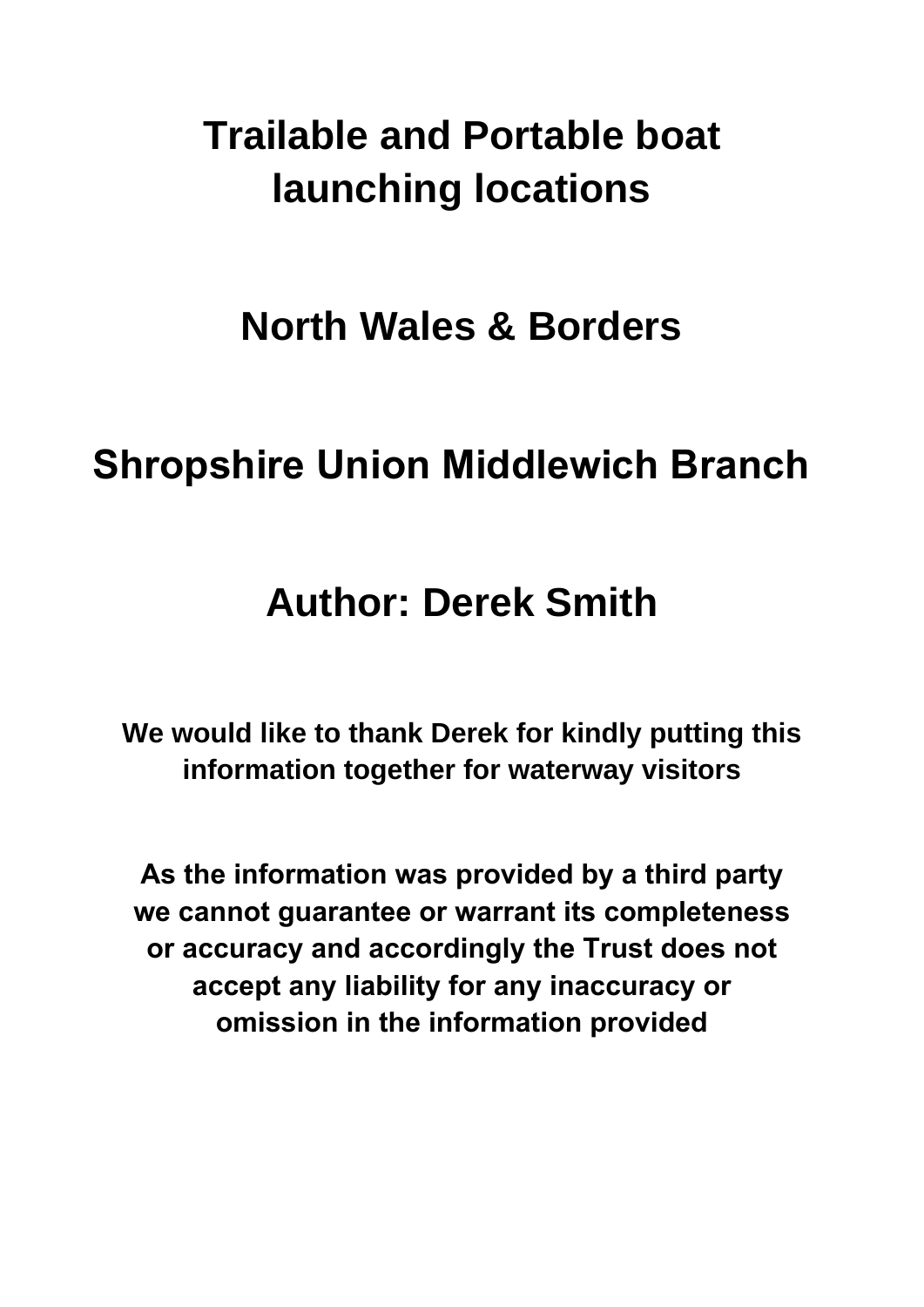## **Launching Place Grades**

**Slipways & Access** (Blue numbers: - For large boats on trailers that need slipways)

- **1. Excellent.** For 2.3 Mts and wider trailers.Slipways1.2+ Mts deep at the wet end.
- **2. Good.** For 2.3 Mts wide trailers. Slipways 60 cm to 1 Mtr deep at the wet end.
- **3. Adequate.** For 2.3 Mts wide trailers.The slipway has features requiring very skilful reverse driving, or could have severe launching or retrieving difficulties.
- **4. Poor.** Narrow slipway or shallow at the end. For trailers less than 2.3 Mts wide; or less than 60 cm deep at the wet end.

**……………………………………………………………………………………………………………………..**

**Landing Places & Access** (Green numbers: - For boats on roof-racks or trailers that don't need slipways)

- **1. Excellent.** For launching all types of portable boats from Kayaks to RIB's with strong crews.
- **2. Good.** For launching kayaks, canoes, small inflatables and sometimes very small dinghies.
- **3. Adequate.** For launching kayaks and canoes.
- **4. Poor.** For launching kayaks only.

**…………………………………………………………………………………………………………………….** 

**Parking** (Blue or green letters: - For cars, minibuses & trailers)

- **a. Excellent.** Mainly long term booked car parking for vehicles & trailers.Normally has good supervision and spare space.Enclosed and has gates or a barrier and is very secure. Kept locked or locked overnight by staff or users. Pedestrian & vehicle access restricted or monitored.
- **b. Good.** Mainly long or week-end parking for vehicles & trailers.Normally with spare space and sometimes supervised.Mainly enclosed but with no or low gates and not normally locked. Pedestrian & vehicle access at all times.
- **c. Adequate.** Mainly for day or week-end public parking. Long lay-bys/wide verges or small car parks. Sometimes partly enclosed but no supervision. Kerb parking in quiet roads. Sometimes space for trailer parking.
- **d. Poor.** Time limited parking; one day, or 24 hours, or less. Urban street parking. Very small rural laybys. Good car parks, but often full in summer. Places with no parking.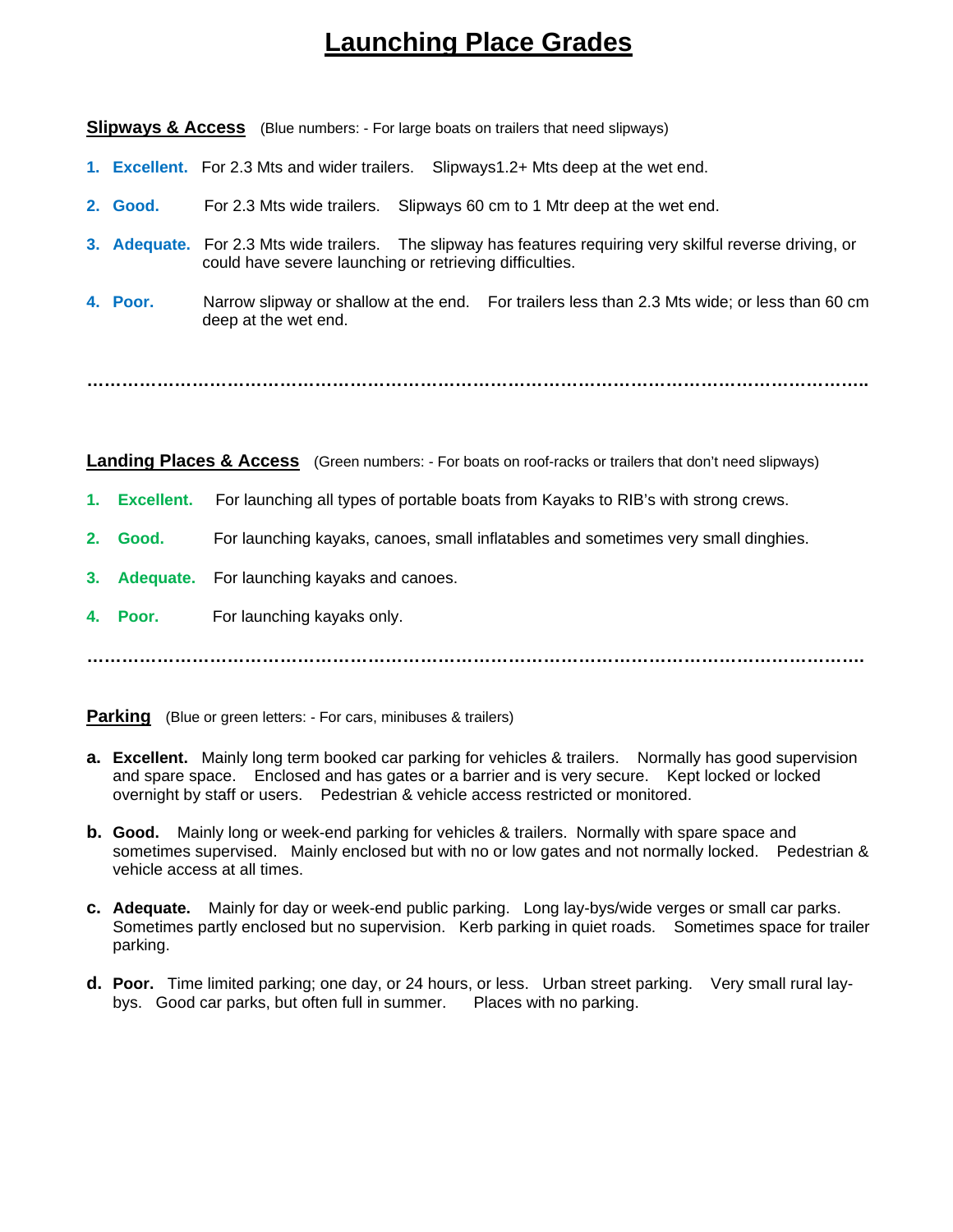| <b>Slipways &amp; Landing Places</b><br><b>Shropshire Union Middlewich Branch</b> |               |                |                                                                                                                                                                                                                                           |                |  |
|-----------------------------------------------------------------------------------|---------------|----------------|-------------------------------------------------------------------------------------------------------------------------------------------------------------------------------------------------------------------------------------------|----------------|--|
| <b>Starting at Barbridge Junction</b><br>53.10872, 002.57972                      |               |                |                                                                                                                                                                                                                                           |                |  |
| <b>Index</b><br>No.                                                               | Latitude<br>N | Longitude<br>W | Location                                                                                                                                                                                                                                  | Grade          |  |
| 01                                                                                | 53.10939.     | 002.57864      | <b>Midway Boats - Barbridge.</b><br>(Landing)<br>Private, property of the marina and only available during<br>working hours. Suitable for one day use, week-ends or<br>long trips by anyone.                                              | 1 <sub>b</sub> |  |
| 02                                                                                | 53.12289,     | 002.50795      | <b>Aqueduct Marina - Church Minshull.</b> (Slipway)<br>An excellent concrete slipway $\sim$ built into and over the bank.<br>However it has a difficult 1:20 gradient. Best for group<br>canoe launching and medium or long term parking. | За             |  |
| 03                                                                                | 53.18816,     | 002.45036      | <b>Shropshire Close - Middlewich.</b><br>(Landing)<br>An adequate well used grit & mud towpath Landing Place<br>with concrete edges. Most suitable for one day use by local<br>Street kerb parking.<br>residents.                         | <b>4d</b>      |  |
| 04                                                                                | 53.18693,     | 002.43970      | Kings Lock Boatyard - Middlewich.<br>(Slipway)<br>Very challenging. No space to turn a trailer round in the<br>boatyard while attached to a vehicle. The yard is accessed<br>from the rear of the wide Kings Lock pub car park.           |                |  |
| Finishing at the Junction with the Trent & Mersey at Middlewich                   |               |                |                                                                                                                                                                                                                                           |                |  |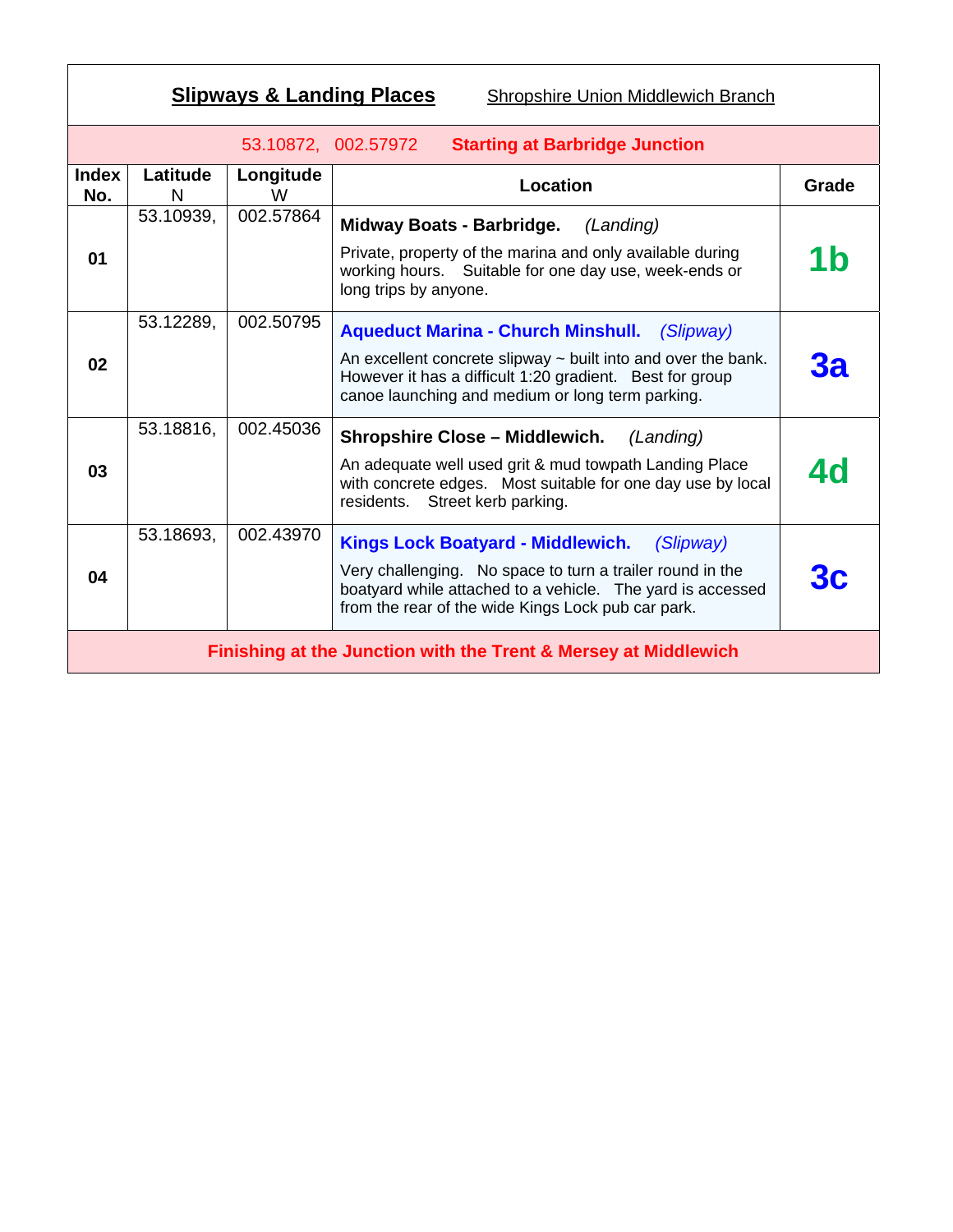| Index No.                                                                                                                                                                                                                                                                                                                                                           |                                                                                                               | <b>Waterway &amp; Location</b>                                                                                            | Grade     |  |  |
|---------------------------------------------------------------------------------------------------------------------------------------------------------------------------------------------------------------------------------------------------------------------------------------------------------------------------------------------------------------------|---------------------------------------------------------------------------------------------------------------|---------------------------------------------------------------------------------------------------------------------------|-----------|--|--|
| 01                                                                                                                                                                                                                                                                                                                                                                  |                                                                                                               | Shropshire Union Middlewich Branch ~ Wardle; Midway Boats (Landing)                                                       | $\dot{b}$ |  |  |
|                                                                                                                                                                                                                                                                                                                                                                     | Latitude: - N 53.10939                                                                                        | Longitude: - W 002.57864                                                                                                  |           |  |  |
| <b>Nearest place: - Wardle.</b>                                                                                                                                                                                                                                                                                                                                     |                                                                                                               | Photo's: - Three                                                                                                          |           |  |  |
| <b>Contact name:</b> - Steve Batty                                                                                                                                                                                                                                                                                                                                  |                                                                                                               | <b>Region: - Inland England</b>                                                                                           |           |  |  |
|                                                                                                                                                                                                                                                                                                                                                                     | Phone No: - 01270 528482                                                                                      | Mobile: - 07831 429899                                                                                                    |           |  |  |
|                                                                                                                                                                                                                                                                                                                                                                     | Email: - sales@midwayboats.co.uk                                                                              | Fax No: -                                                                                                                 |           |  |  |
|                                                                                                                                                                                                                                                                                                                                                                     | Website: - www.midwayboats.co.uk                                                                              |                                                                                                                           |           |  |  |
|                                                                                                                                                                                                                                                                                                                                                                     | <b>Landing Details: - Grade: - 1b</b><br>Updated by DMS $\sim$ July 2013                                      |                                                                                                                           |           |  |  |
|                                                                                                                                                                                                                                                                                                                                                                     | Description: - An excellent concrete wharf landing on the bank. (Photo's below)                               |                                                                                                                           |           |  |  |
|                                                                                                                                                                                                                                                                                                                                                                     | Access: - Private, property of the marina and only available during working hours.                            |                                                                                                                           |           |  |  |
|                                                                                                                                                                                                                                                                                                                                                                     | Suitability: - Suitable for one day use, week-ends or long trips by anyone.                                   |                                                                                                                           |           |  |  |
|                                                                                                                                                                                                                                                                                                                                                                     | Drop height to the water: - About 30cm.                                                                       |                                                                                                                           |           |  |  |
|                                                                                                                                                                                                                                                                                                                                                                     | Amount of boat manoeuvring space: - Ample.                                                                    |                                                                                                                           |           |  |  |
| Distance from vehicle to the water: - Depends on where other vehicles are parked, if you're lucky boats can be<br>lifted off the vehicle and put straight into the water. Small trailers can use the adjacent 3 Mts wide slipway.                                                                                                                                   |                                                                                                               |                                                                                                                           |           |  |  |
|                                                                                                                                                                                                                                                                                                                                                                     | Some of the road has old asphalt mixed in.                                                                    | Quality, surface, and description of boat carrying route: - Wide gravel & grit wharf with good concrete edging.           |           |  |  |
|                                                                                                                                                                                                                                                                                                                                                                     | about 2 Mts won't make it.                                                                                    | Notes: - The old canal bridge you have to cross to reach this site has a very acute hump and trailers longer than         |           |  |  |
|                                                                                                                                                                                                                                                                                                                                                                     | <b>Directions:</b> - Post code for SatNav: $\text{-}$ CW5 6BE $\text{-}$ Fairly urban location.               |                                                                                                                           |           |  |  |
|                                                                                                                                                                                                                                                                                                                                                                     | Address: - Midway Boats Ltd., Barbridge Marina, Wardle, Nr. Nantwich, Cheshire.                               |                                                                                                                           |           |  |  |
|                                                                                                                                                                                                                                                                                                                                                                     | Parking location for vehicle: - Several boatyard car parks. (Part of one is on the photo below)               |                                                                                                                           |           |  |  |
|                                                                                                                                                                                                                                                                                                                                                                     | Parking spaces available: - Four or five.                                                                     |                                                                                                                           |           |  |  |
|                                                                                                                                                                                                                                                                                                                                                                     | alongside or close to your car.                                                                               | Options for trailers: - Not a suitable site for canoe trailers; short trailers for inflatables and dinghies may be parked |           |  |  |
|                                                                                                                                                                                                                                                                                                                                                                     | Parking security: - Open private space but hidden from general public view.                                   |                                                                                                                           |           |  |  |
|                                                                                                                                                                                                                                                                                                                                                                     | Wheel clamps, or other trailer securings are: - Strongly recommended if you have any and use a short trailer. |                                                                                                                           |           |  |  |
|                                                                                                                                                                                                                                                                                                                                                                     | Parking period limits: - Negotiable.                                                                          |                                                                                                                           |           |  |  |
| <b>Suitable Boats: -</b><br>Excellent for: - Canoes, dinghies, small inflatables, and other portable boats with paddles, also for rigid<br>inflatables, heavy dinghies, and similar low boats with engines if on a roof rack, but if you have a trailer no longer<br>than about 3 Mts that will cross the acute hump backed bridge you can use the slipway instead. |                                                                                                               |                                                                                                                           |           |  |  |
|                                                                                                                                                                                                                                                                                                                                                                     | Local facilities for: -                                                                                       |                                                                                                                           |           |  |  |
|                                                                                                                                                                                                                                                                                                                                                                     | On site there is a water tap and rubbish disposal.                                                            |                                                                                                                           |           |  |  |
|                                                                                                                                                                                                                                                                                                                                                                     | Nearby is a pub with good food and toilets.                                                                   |                                                                                                                           |           |  |  |

Camp site: - Unknown.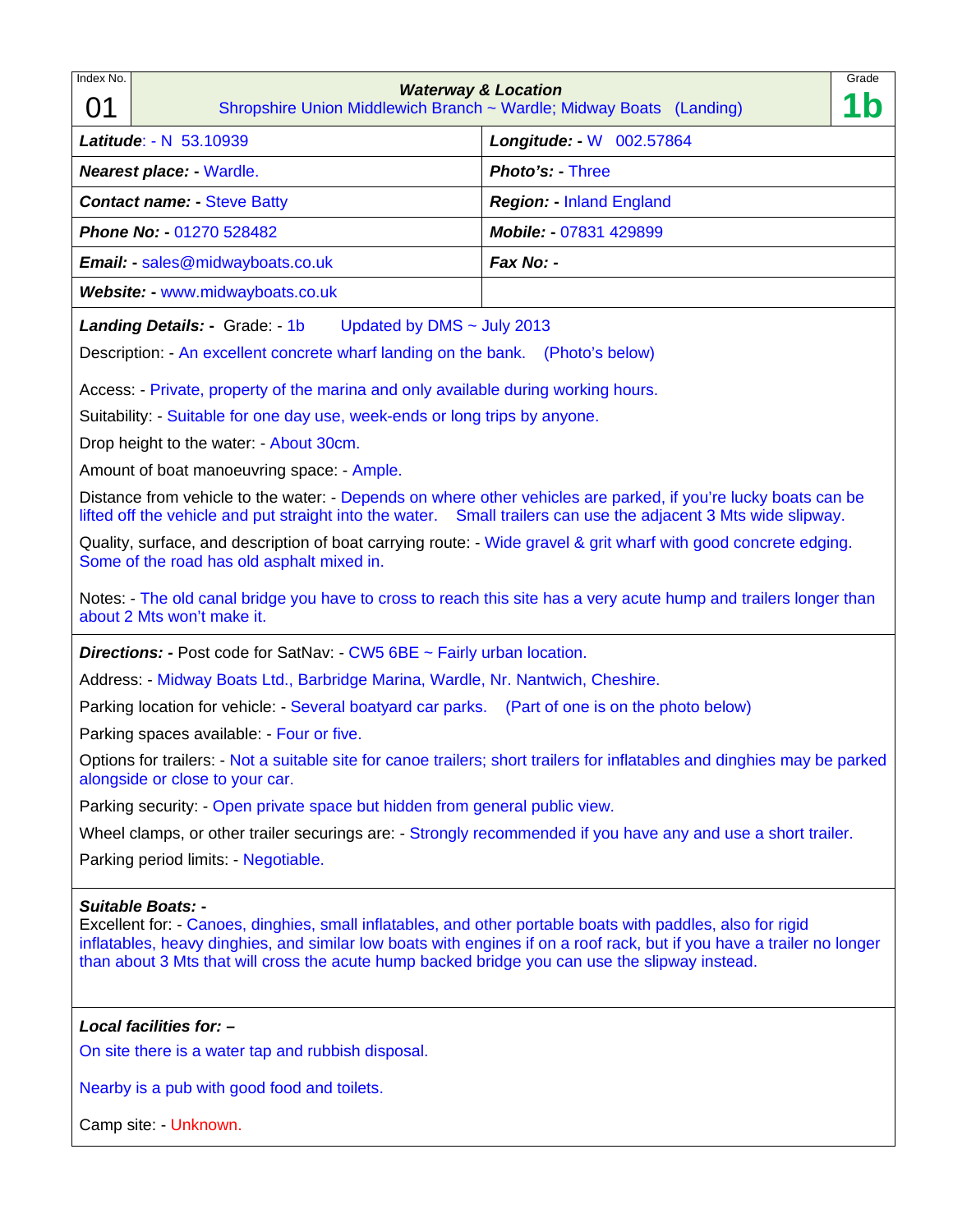### *Charges: -*

Boating licence: - You will need a C&RT licence to use the canal or some alternative. A variety of these are available from: - www.canalrivertrust.org.uk/boating/licensing

Boat launching each way: - Enquire.

Parking cost: - Enquire.

### *Navigational Hazards:-*

None known.

The date of the photo/s below is: - July 2013.

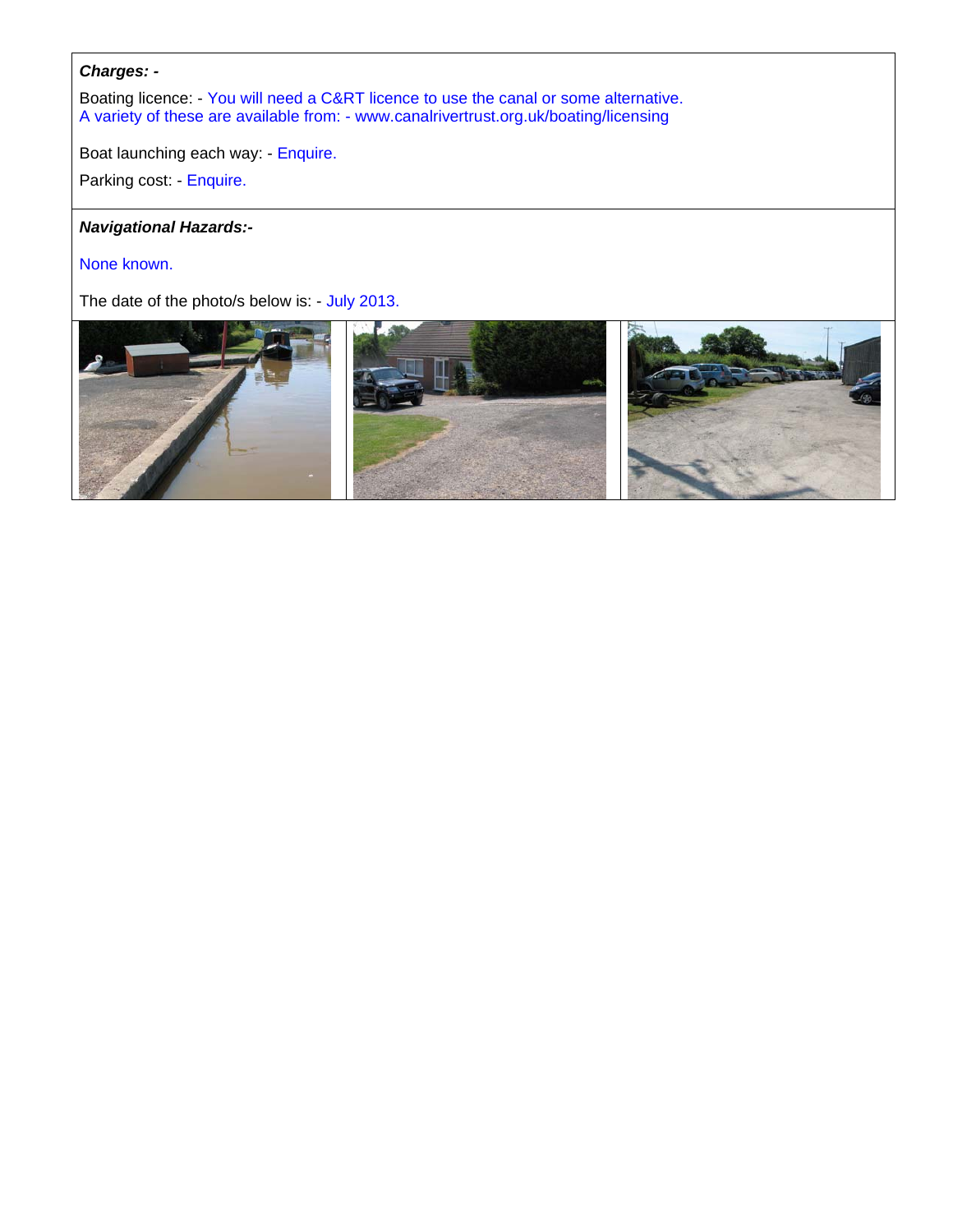| Index No.<br>02                                                                                                                                                                                                      |                                                                                                   | Grade<br><b>Waterway &amp; Location</b><br><b>3a</b><br>Shropshire Union Canal Middlewich Branch ~ Church Minshull; Aqueduct Marina (Slipway) |  |  |
|----------------------------------------------------------------------------------------------------------------------------------------------------------------------------------------------------------------------|---------------------------------------------------------------------------------------------------|-----------------------------------------------------------------------------------------------------------------------------------------------|--|--|
| Latitude                                                                                                                                                                                                             | N 53.12289                                                                                        | Longitude: W 002.50795                                                                                                                        |  |  |
|                                                                                                                                                                                                                      | <b>Nearest place: - Church Minshull village</b>                                                   | Photo's: - Three                                                                                                                              |  |  |
|                                                                                                                                                                                                                      | <b>Contact name: - Robert Parton</b>                                                              | <b>Region: - Inland England</b>                                                                                                               |  |  |
|                                                                                                                                                                                                                      | Phone No: - 07850 203631                                                                          | <b>Mobile: -</b>                                                                                                                              |  |  |
|                                                                                                                                                                                                                      | Email: - robert.p@aqueductmarina.co.uk                                                            | Fax No: -                                                                                                                                     |  |  |
|                                                                                                                                                                                                                      | Website: - www.aqueductmarina.co.uk                                                               | Nb. The marina was invited to review all the details.                                                                                         |  |  |
|                                                                                                                                                                                                                      | Ramp Description: - Grade: - 3a<br>Updated by DMS $\sim$ July 2013                                |                                                                                                                                               |  |  |
| Slipway access: - Private, property of the marina and available 0800 – 1700 Mon to Fri and Sunday 0900 - 1700<br>by prior arrangement only, please book.                                                             |                                                                                                   |                                                                                                                                               |  |  |
|                                                                                                                                                                                                                      | Type: - An excellent concrete constructed slipway ~ built into and over the bank. (Photo's below) |                                                                                                                                               |  |  |
|                                                                                                                                                                                                                      | Slipway useable width: - 5 Mts.                                                                   |                                                                                                                                               |  |  |
|                                                                                                                                                                                                                      | Length of the slope above the water: - 30 Mts.                                                    |                                                                                                                                               |  |  |
|                                                                                                                                                                                                                      | Drop to the water: - 1.45 Mts.                                                                    |                                                                                                                                               |  |  |
| Gradient above the water: - 1:20                                                                                                                                                                                     |                                                                                                   |                                                                                                                                               |  |  |
| Length of the slope below the water: $-24+Mts$ .                                                                                                                                                                     |                                                                                                   |                                                                                                                                               |  |  |
| Depth at the end of the underwater slope: - 1.2+ Mts.                                                                                                                                                                |                                                                                                   |                                                                                                                                               |  |  |
| Underwater gradient: - 1:20.                                                                                                                                                                                         |                                                                                                   |                                                                                                                                               |  |  |
| What's at the end of the concrete: - Unknown.                                                                                                                                                                        |                                                                                                   |                                                                                                                                               |  |  |
| Quality & surface of vehicle manoeuvring area: - A mixture of concrete and compacted gravel & grit of good<br>quality.                                                                                               |                                                                                                   |                                                                                                                                               |  |  |
|                                                                                                                                                                                                                      | Amount of long trailer manoeuvring space: - Ample.                                                |                                                                                                                                               |  |  |
| Crew boarding facility: - None provided alongside the slipway. The nearest wood plank jetty is 3.5 Mts to the<br>port side of the slipway. An excellent place for launching canoes from and is 40cm above the water. |                                                                                                   |                                                                                                                                               |  |  |
| Distance for carrying portable boats: - You can reverse a canoe trailer down the ramp, unload your boats and<br>almost lower them straight onto the water.                                                           |                                                                                                   |                                                                                                                                               |  |  |
| Notes: - From the information given, remember to consider possible retrieval problems. Opened in 2009 this<br>new marina does not yet appear on the Google Earth map above.                                          |                                                                                                   |                                                                                                                                               |  |  |
|                                                                                                                                                                                                                      | <b>Directions:</b> - Post code for SatNav: $-CW5 6DX \sim Very$ rural location.                   |                                                                                                                                               |  |  |
| Address: - Aqueduct Marina, The Outlanes, Church Minshull, Nr. Nantwich, Cheshire.                                                                                                                                   |                                                                                                   |                                                                                                                                               |  |  |
| Parking location - vehicle: - There are several large car parks; (part of one is shown in the photo below).                                                                                                          |                                                                                                   |                                                                                                                                               |  |  |
| Parking spaces available: - Plenty of space.                                                                                                                                                                         |                                                                                                   |                                                                                                                                               |  |  |
| Parking for trailer: - May be parked attached to your car or alongside your car.                                                                                                                                     |                                                                                                   |                                                                                                                                               |  |  |
| Parking security: - Enclosed, fitted with a coded barrier, only locked overnight but fully staffed daytime.                                                                                                          |                                                                                                   |                                                                                                                                               |  |  |
| Wheel clamps, or other trailer securings are: - Probably desirable if you have any and use a trailer.                                                                                                                |                                                                                                   |                                                                                                                                               |  |  |
|                                                                                                                                                                                                                      | Parking period limits: - Negotiable.                                                              |                                                                                                                                               |  |  |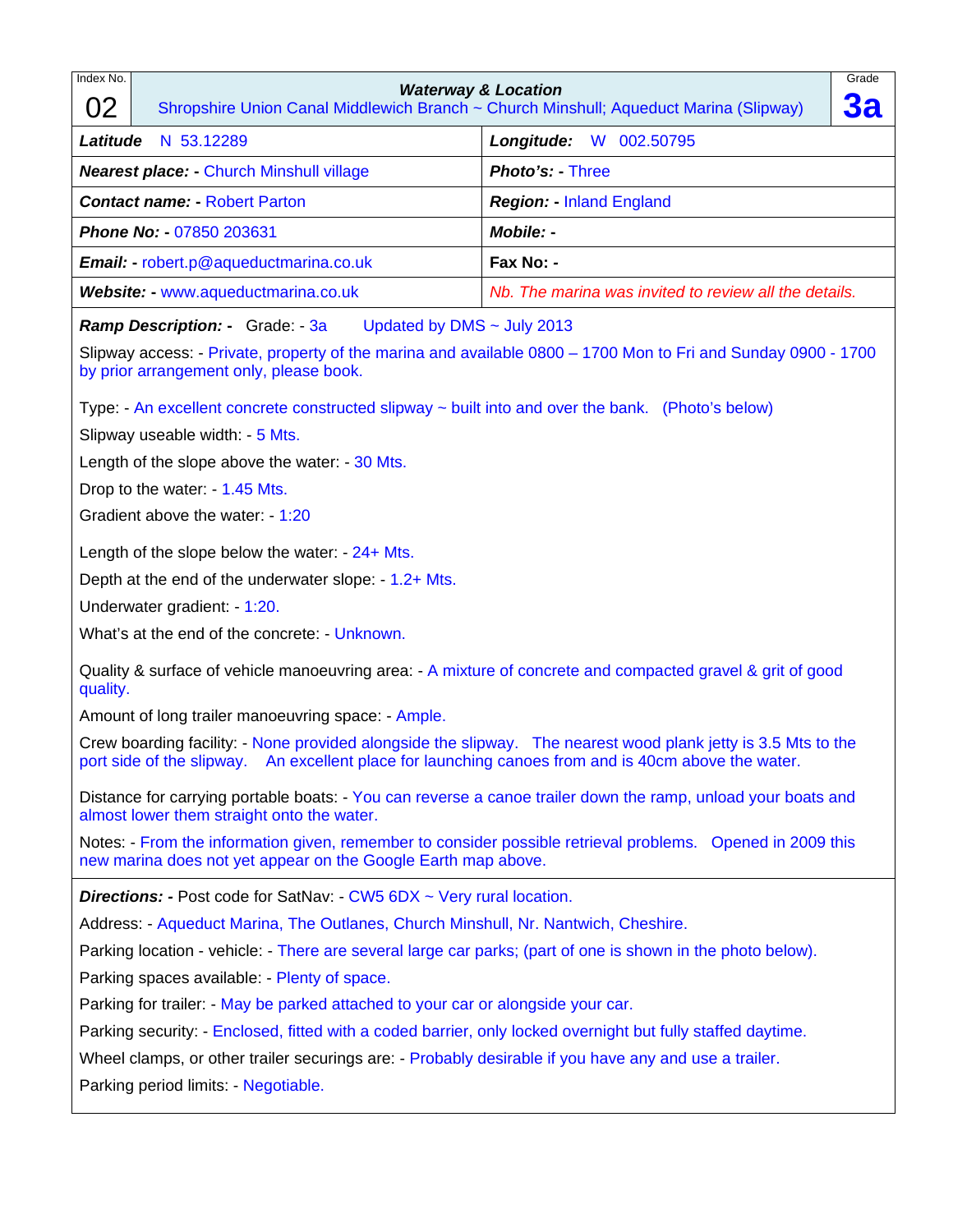#### *Suitable Boats:* **-**

Challenging for: - Residential cabin boats, between about 20ft and 30ft due to the shallow gradient. You would need to reverse a long way into the water, need waders, and perhaps have crew on board as you launch.

Good for: - Groups with canoes.

#### *Facilities: -*

On-site: - Water, Elsan disposal, rubbish disposal, toilets, showers, Calor gas, chandlery and campsite for groups of canoeists. 

### *Charges: -*

Boating licence: - You will need a C&RT licence to use the canal. A variety of these are available from: www.canalrivertrust.org.uk/boating/licensing

Slipping Launching cost each way: - Please enquire.

Portable boat launching each way: - Please enquire.

Parking cost: - Please enquire.

### *Navigational Hazards:-*

None known.

The date of the photo/s below is: - July 2013.

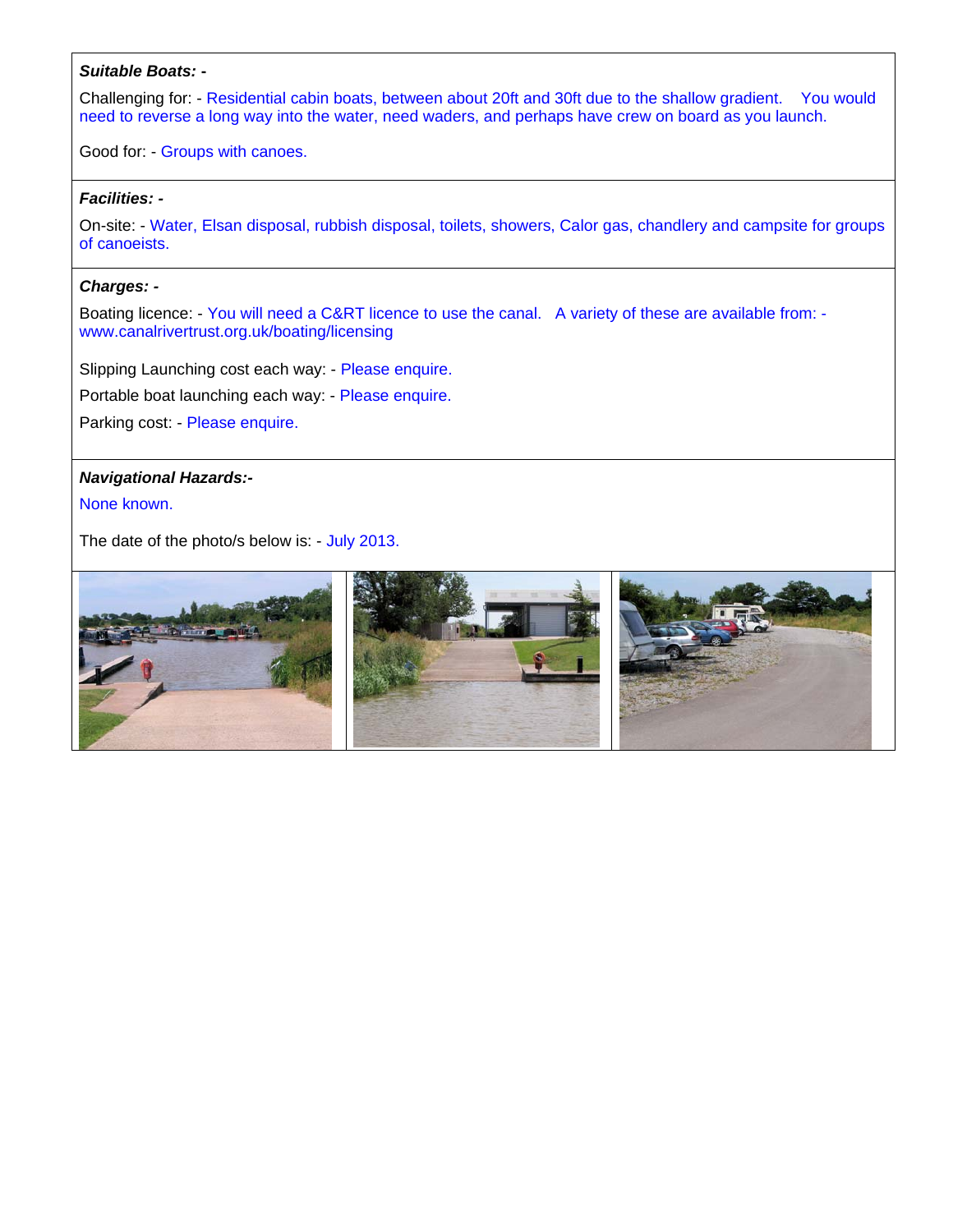| Index No.<br>03                                                                                                                                                                                                                                                                                                                                                                                                                                                                  | Grade<br><b>Waterway &amp; Location</b><br><b>4d</b><br>Shropshire U Middlewich Branch ~ Middlewich; Shropshire Close (Landing) |  |  |  |
|----------------------------------------------------------------------------------------------------------------------------------------------------------------------------------------------------------------------------------------------------------------------------------------------------------------------------------------------------------------------------------------------------------------------------------------------------------------------------------|---------------------------------------------------------------------------------------------------------------------------------|--|--|--|
| Latitude: - N 53.18816                                                                                                                                                                                                                                                                                                                                                                                                                                                           | Longitude: - W 002.45036                                                                                                        |  |  |  |
| <b>Nearest place: - Middlewich</b>                                                                                                                                                                                                                                                                                                                                                                                                                                               | <b>Photos: Three.</b><br>$08.01.20125 \sim 15.30$ pm                                                                            |  |  |  |
| Contact name: - N/A                                                                                                                                                                                                                                                                                                                                                                                                                                                              | <b>Region: - Inland England</b>                                                                                                 |  |  |  |
| <b>Phone No: - N/A</b>                                                                                                                                                                                                                                                                                                                                                                                                                                                           | Mobile: $- N/A$                                                                                                                 |  |  |  |
| <b>Email: None.</b>                                                                                                                                                                                                                                                                                                                                                                                                                                                              | Fax No: $-N/A$                                                                                                                  |  |  |  |
| Website: - None.                                                                                                                                                                                                                                                                                                                                                                                                                                                                 |                                                                                                                                 |  |  |  |
| <b>Landing Details: - Grade: - 4d</b>                                                                                                                                                                                                                                                                                                                                                                                                                                            | Compiled by DMS ~ January 2015                                                                                                  |  |  |  |
| Description: - An adequate well used grit & mud towpath Landing Place with concrete edges.  Most suitable for<br>one day use by local residents.<br>(Left photo below)<br>Access and availability: - Public unrestricted free usage, belongs to the navigation and available any time during<br>daylight hours.                                                                                                                                                                  |                                                                                                                                 |  |  |  |
|                                                                                                                                                                                                                                                                                                                                                                                                                                                                                  |                                                                                                                                 |  |  |  |
| Drop height to the water: - About 20 cm.                                                                                                                                                                                                                                                                                                                                                                                                                                         |                                                                                                                                 |  |  |  |
| Amount of boat manoeuvring space: - Sufficient.<br>Distance from vehicle to the water: - About 80 Mts. Depending on where you park.                                                                                                                                                                                                                                                                                                                                              |                                                                                                                                 |  |  |  |
| Quality, surface, and description of boat carrying route: - From your car carry along the excellent footpath to the<br>bridge and turn right onto the top of the good timber framed and chipping & grit infilled steps. These then turn<br>sharp left and go down to the towpath in line with the bridge. (Center photo below). The launching place is at<br>the foot of the steps.<br>Notes: - Have a look for yourself, zoom in on the map above and switch to satellite view. |                                                                                                                                 |  |  |  |
| <b>Directions: - Post code for SatNav: - CW10 9ES ~ urban location.</b>                                                                                                                                                                                                                                                                                                                                                                                                          |                                                                                                                                 |  |  |  |
| Address: - Next to 9, Shropshire Close, Middlewich, Cheshire.                                                                                                                                                                                                                                                                                                                                                                                                                    |                                                                                                                                 |  |  |  |
| Parking location for vehicle: - Kerbside, as close to the footpath as you can park. Avoid mid-afternoons when<br>schools close. (Right photo) There are also 2-3 spaces over the bridge in Westbury Close.                                                                                                                                                                                                                                                                       |                                                                                                                                 |  |  |  |
| Parking spaces available: - Four or five.                                                                                                                                                                                                                                                                                                                                                                                                                                        |                                                                                                                                 |  |  |  |
| Options for trailers: - Not suitable for this site.                                                                                                                                                                                                                                                                                                                                                                                                                              |                                                                                                                                 |  |  |  |
| Parking security: - Open public space in clear view of anyone passing.                                                                                                                                                                                                                                                                                                                                                                                                           |                                                                                                                                 |  |  |  |
| Parking period limits: - Unrestricted.                                                                                                                                                                                                                                                                                                                                                                                                                                           |                                                                                                                                 |  |  |  |
| <b>Suitable Boats: -</b><br>Challenging for - Kayaks.<br>(Unsuitable for larger boats).                                                                                                                                                                                                                                                                                                                                                                                          |                                                                                                                                 |  |  |  |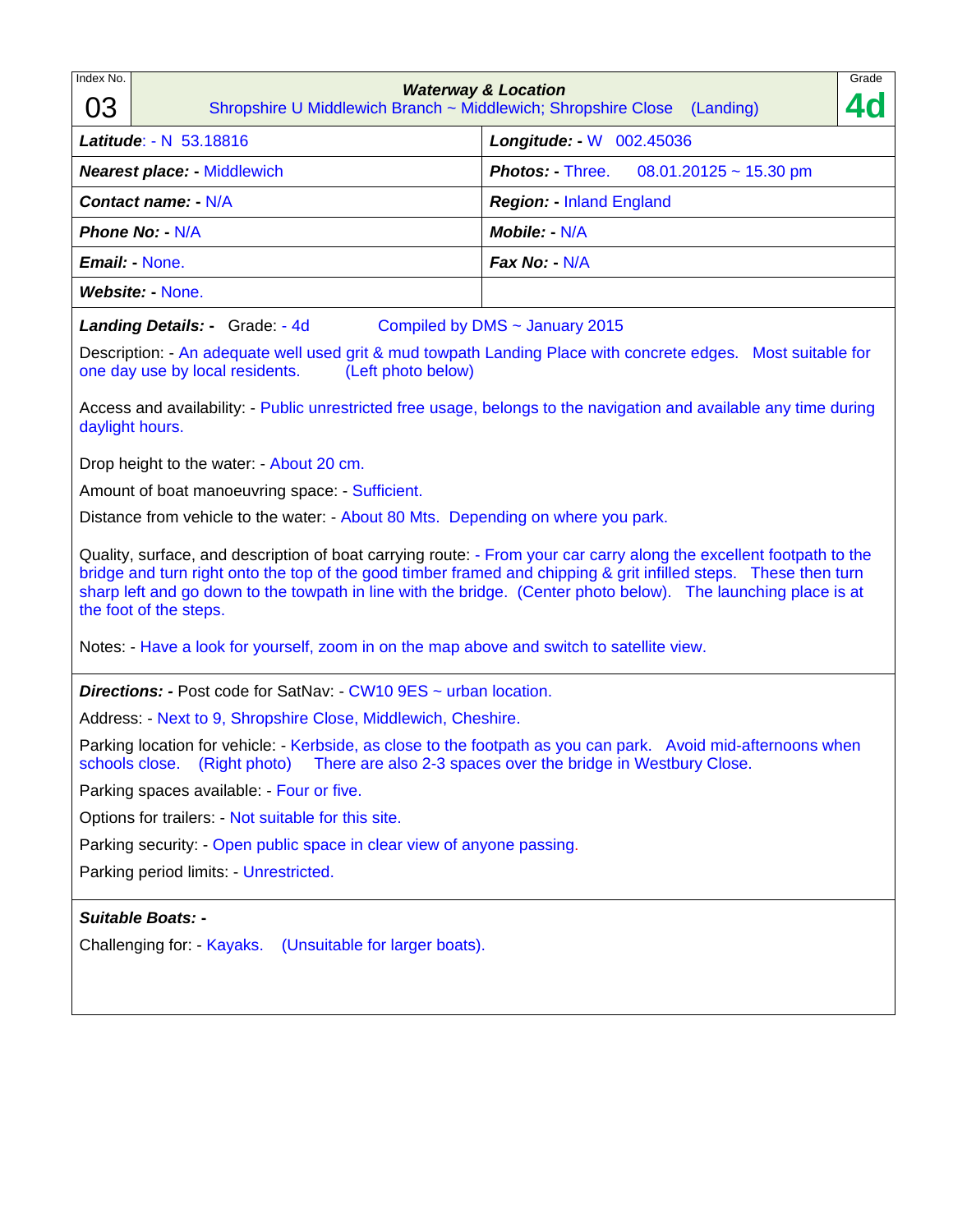### *Local facilities on-site: -*

None known.

#### *Nearby: -*

Pub with food: - Unknown. Shops: - Unknown. Supermarket: - Unknown. Camp site: - Unknown. Nearest bus stop/train station: - Unknown. Other: - Unknown.

### *Charges: -*

Boating licence: - You will need a C&RT licence to use the canal. A variety of these are available from: www.canalrivertrust.org.uk/boating/licensing (Some canoeists may have an alternative permit)

Boat launching each way: - Free.

Vehicle Parking: - Free.

### *Navigational Hazards:-*

None known.

The date of the photo/s below is: - January 2015.

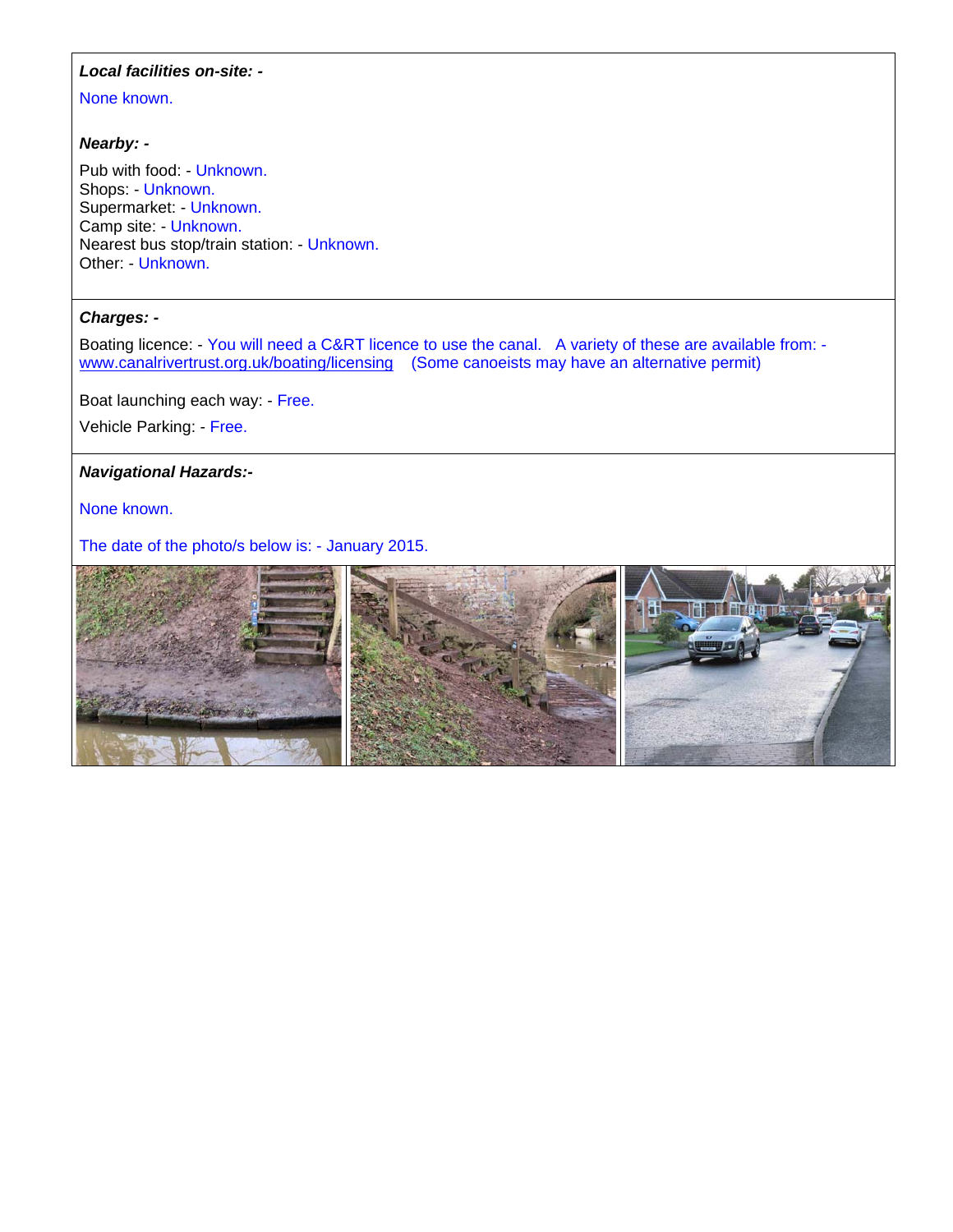| Index No.                                                                                       | Grade                                                                                                                                                                                                                                                                                                                                                                                                                                                                 |
|-------------------------------------------------------------------------------------------------|-----------------------------------------------------------------------------------------------------------------------------------------------------------------------------------------------------------------------------------------------------------------------------------------------------------------------------------------------------------------------------------------------------------------------------------------------------------------------|
| 04                                                                                              | <b>Waterway &amp; Location</b><br><b>3c</b><br>Shropshire U Middlewich Branch ~ Middlewich; Northwich Boat Company<br>(Slipway)                                                                                                                                                                                                                                                                                                                                       |
| Latitude: - N 53.18693                                                                          | Longitude: - W 002.43970                                                                                                                                                                                                                                                                                                                                                                                                                                              |
| <b>Nearest place: - Middlewich</b>                                                              | <b>Photos: - Three.</b><br>$08.01.2015 \sim 14.30$ pm                                                                                                                                                                                                                                                                                                                                                                                                                 |
| <b>Contact name: - Paul</b>                                                                     | <b>Region: - Inland England</b>                                                                                                                                                                                                                                                                                                                                                                                                                                       |
| Phone No: - 01270 760160                                                                        | Mobile: - 07970 151996                                                                                                                                                                                                                                                                                                                                                                                                                                                |
| <b>Email:</b> - tech@carefreecruising.com                                                       | Fax No: -                                                                                                                                                                                                                                                                                                                                                                                                                                                             |
| Website: - www.thenorthwichboat.com                                                             |                                                                                                                                                                                                                                                                                                                                                                                                                                                                       |
| <b>Ramp Description: - Grade: - 3c</b>                                                          | Compiled by DMS ~ January 2015                                                                                                                                                                                                                                                                                                                                                                                                                                        |
| (Left photo below)<br>touring trips.                                                            | Slipway Type: - Good concrete slipway dug deep into, and part of, the very wide by-pass culvert for Kings Lock.<br>Fitted with recessed guides for a narrowboat maintenance trolley.  Most suitable for week-end use or holiday                                                                                                                                                                                                                                       |
| during working hours and book.                                                                  | Access: - Private, property of Elton Moss boatbuilders, and only available by prior arrangement, please phone                                                                                                                                                                                                                                                                                                                                                         |
| Useable width: - 3.2 Mts.                                                                       |                                                                                                                                                                                                                                                                                                                                                                                                                                                                       |
| Length of the slope above the water: - 24 Mts.                                                  |                                                                                                                                                                                                                                                                                                                                                                                                                                                                       |
| Drop to the water: - 2.5 Mts.                                                                   |                                                                                                                                                                                                                                                                                                                                                                                                                                                                       |
| Therefore gradient above the water: - 9:1                                                       |                                                                                                                                                                                                                                                                                                                                                                                                                                                                       |
| Length of the slope below the water: - 12 Mts.                                                  |                                                                                                                                                                                                                                                                                                                                                                                                                                                                       |
| Depth at the end of the underwater slope: 1.2 Mts.                                              |                                                                                                                                                                                                                                                                                                                                                                                                                                                                       |
| Therefore underwater gradient: - 10:1                                                           |                                                                                                                                                                                                                                                                                                                                                                                                                                                                       |
|                                                                                                 | What's at the end of the concrete: - It's uncertain where the concrete ends and the mud starts.                                                                                                                                                                                                                                                                                                                                                                       |
| Quality & surface of vehicle manoeuvring area: - Concrete of excellent quality.                 |                                                                                                                                                                                                                                                                                                                                                                                                                                                                       |
|                                                                                                 | Amount of trailer manoeuvring space: - Very challenging. No space to turn a trailer round in the boatyard while<br>attached to a vehicle. The yard is accessed from the rear of the wide Kings Lock pub car park. (Right photo).<br>You will need to turn round in the car park and execute a very long, curving, 180° reverse onto the slipway.<br><b>The</b><br>yard will need to be clear of other vehicles and you will need guidance if you have a long trailer. |
| Quality & type of crew boarding facility: - Good quality.<br>use the wharf in the slip cutting. | Remove your trailer, pull the boat back into the slip and                                                                                                                                                                                                                                                                                                                                                                                                             |
| Height above the water: - About 40 cm.                                                          |                                                                                                                                                                                                                                                                                                                                                                                                                                                                       |
| the water.                                                                                      | Distance for carrying portable boats: - You can reverse unload your boat at the slipway and lower it straight onto                                                                                                                                                                                                                                                                                                                                                    |
| yourself, zoom in on the map above and switch to satellite view.                                | Notes: - From the information given, remember to consider possible retrieval problems. Have a look for                                                                                                                                                                                                                                                                                                                                                                |
| <b>Directions:</b> - Post code for SatNav: - CW10 0JJ ~ urban location.                         |                                                                                                                                                                                                                                                                                                                                                                                                                                                                       |
| Address: - Kings Lock Boatyard, Booth Lane, Middlewich Cheshire.                                |                                                                                                                                                                                                                                                                                                                                                                                                                                                                       |
| phone.<br>(Right photo)                                                                         | Parking location - vehicle: - Pub car park. A common practice and they are quite relaxed about it. No need to                                                                                                                                                                                                                                                                                                                                                         |
| Parking spaces available for: - Three or four units.                                            |                                                                                                                                                                                                                                                                                                                                                                                                                                                                       |
|                                                                                                 | Parking for trailer: - May be parked attached to your car or alongside your car. Depending on available space.                                                                                                                                                                                                                                                                                                                                                        |
| Parking security: Open public space in clear view of anyone passing.                            |                                                                                                                                                                                                                                                                                                                                                                                                                                                                       |
| Wheel clamps, or other trailer securings are: - Strongly recommended if you have any.           |                                                                                                                                                                                                                                                                                                                                                                                                                                                                       |
| Parking period limits: - Unrestricted.                                                          |                                                                                                                                                                                                                                                                                                                                                                                                                                                                       |